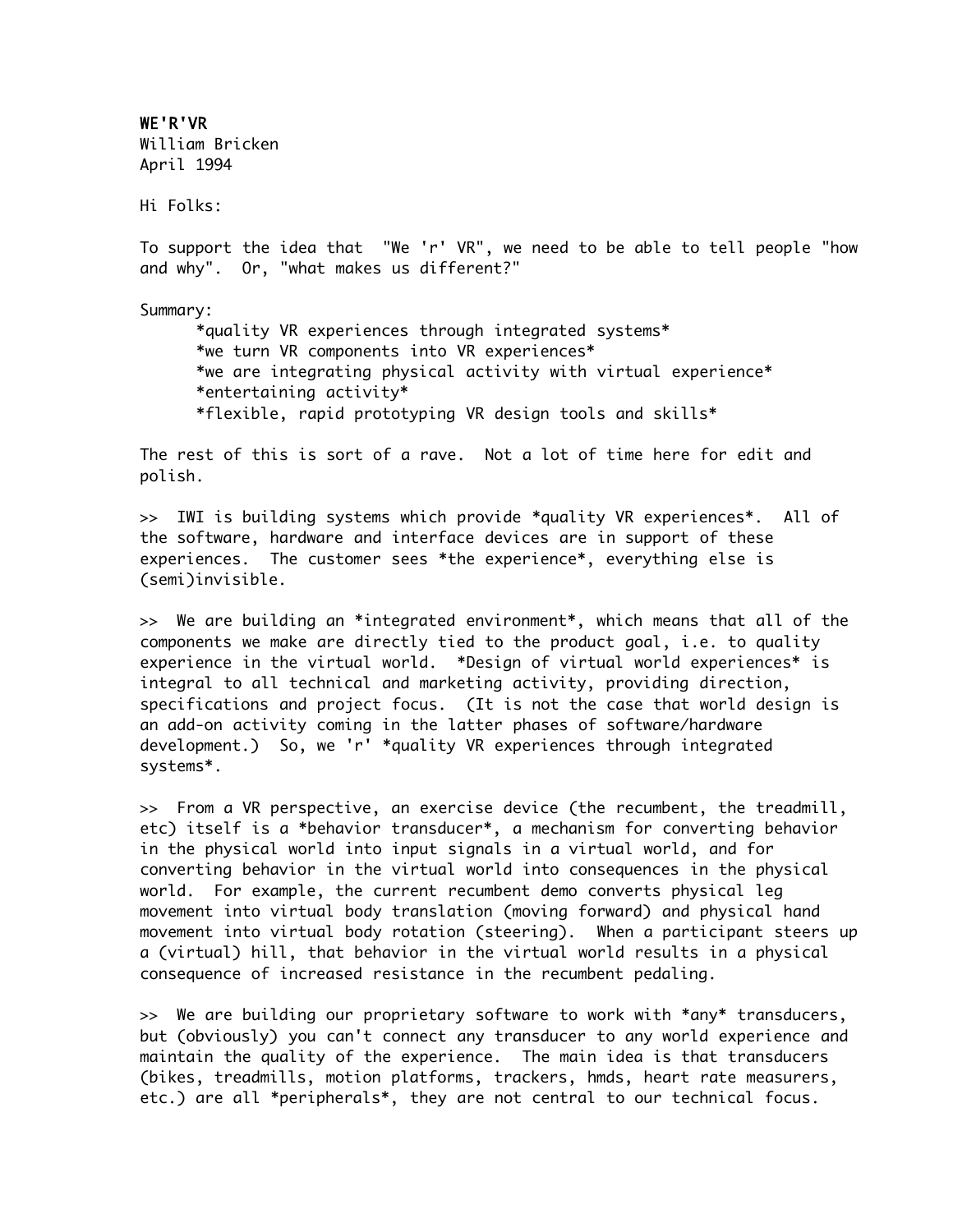Our business is to create quality experiences, and the quality of those experiences is enhanced by matching the right transducers with the right world design (and the right marketplace).

>> Again, quality experience is an \*interaction\* between transducers, world design and participant (and computer). There is no reductionalist model which allows us to evaluate devices separate from worlds separate from the experience of participants. A consequence of integrated systems is that the whole is greater than the sum of the parts. (For example, you are more than a kidney and a liver and a lung and ...) This is another one of our advantages: we turn VR components into VR experiences. When we 'r' VR, we mean we 'r' the whole of VR, not a piece of VR.

>> Our strategic advantage as integraters (makers of wholes) is that we are independent of any single part. This is one reason why it is in our best interests \*not\* to fall into component manufacturing. Literally all of our competitors do not have the perspective, experience or tools to be integrators, so they each settle for a piece, a component. We can select among them all for the best, change at will, and upgrade rapidly without losing our strategic advantage. We can avoid competition at the component level, while having the essential skill desired by all component manufacturers, the ability to make their stuff useful.

>> (This is another competitive advantage, don't tell anyone) One significant way we are different is that we are integrating physical activity with virtual experience. We call this \*virtual body dynamics\*. The motionbased competition (Disney's Star Tours, Paramount's StarTrek) does not connect physical activity, their participants are essentially passive, although shaken around a lot. The video-game competition connects fine-grain finger and hand movements with the virtual world, but does not use the entire body for input.

>> So our client base are folks who want to \*participate in fantasy\*. Perhaps exercise boredom is best channeled into productive work, such as chopping firewood. But given the shortage of trees, next best is to channel exercise into adventure, like taking a wilderness hike. But given the shortage of wilderness, next best is to channel exercise into virtual activity, which can then furnish at least the illusion of trees and wilderness.

>> Sports training and all other visualization techniques (psychotherapy, success training, meditation, self-healing,...) are valid client bases.

>> Essentially, we are appealing to those folks who want to combine activity with entertainment. Buzz-word: \*interactive entertainment\*, read backwards as \*entertaining activity\*.